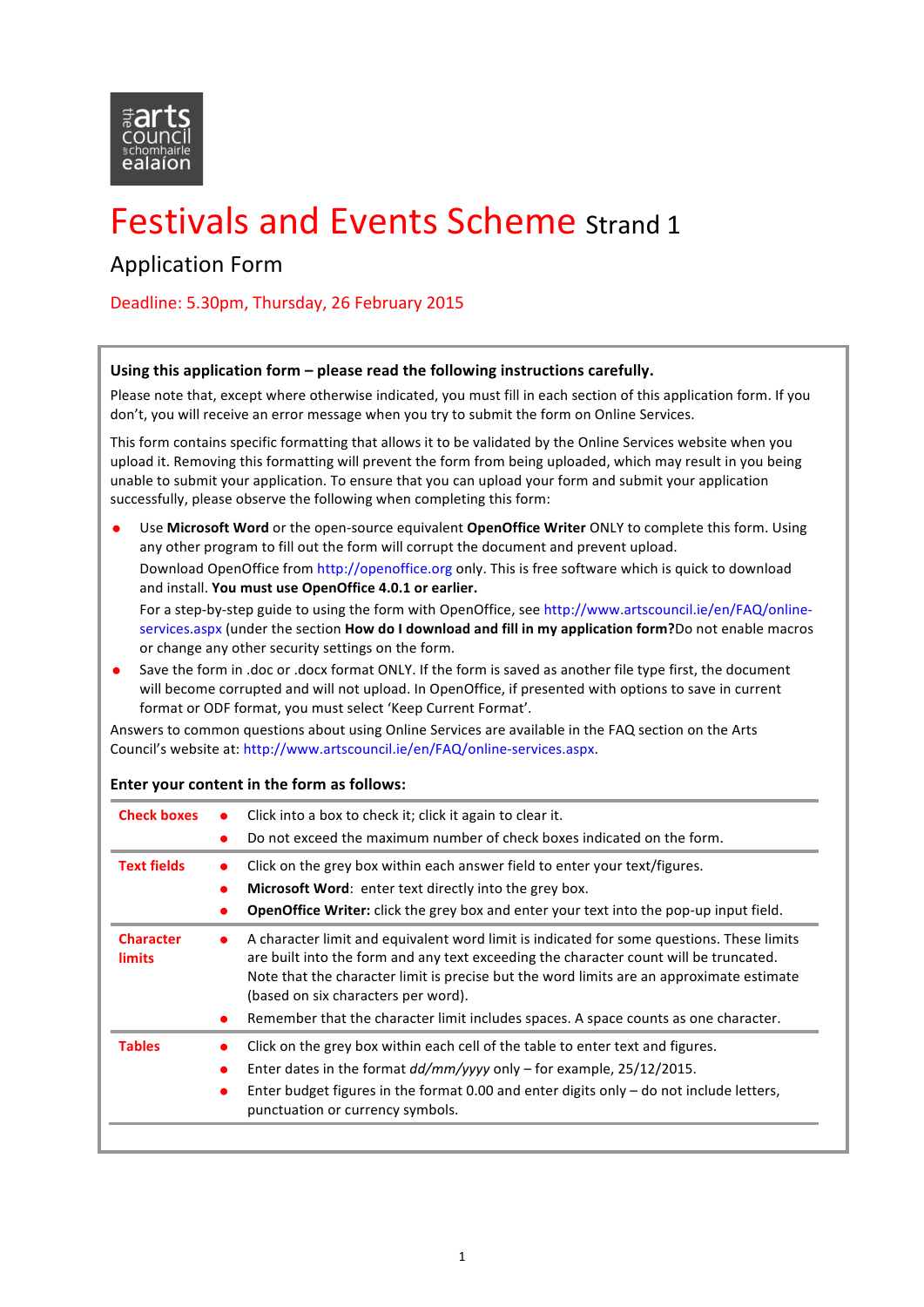### 1. General

#### 1.1 Please provide your organisation's name and Arts Council ARN.

| <b>Name</b>                                                       | <b>ARN</b> |
|-------------------------------------------------------------------|------------|
| 9 <sup>th</sup> Guth Gafa International Documentary Film Festival | 32816      |

#### **1.2** Please click in the box to confirm that you have read the *Guidelines for Applicants.*

 $\boxtimes$  I confirm I have read the *Guidelines for Applicants* for the Festivals and Events Scheme.

#### **1.3** Artforms/arts practices that are relevant to your application.

Indicate what artforms/art practices are relevant to your application. Click your primary artform/art practice and up to two others (if applicable). Each item you select should represent a significant element of the activities described in your application. If you are seeking funding for a multi-disciplinary festival/event, please choose Other and specify 'MDA'.

| Architecture            | Arts in schools | Arts participation*                     |
|-------------------------|-----------------|-----------------------------------------|
| Circus                  | Dance           | Film                                    |
| Literature              | <b>Music</b>    | Opera                                   |
| Spectacle               | Street arts     | Theatre                                 |
| <b>Traditional arts</b> | Visual arts     | Young people, children and<br>education |
| Other, please specify   |                 |                                         |

\*Including contexts of health, disability, cultural diversity, older people and/or communities of place or interest.

### 2. Your proposal

Use this section to set out the substance of your application to the Arts Council.

#### 2.1 Title, location and dates of festival/event

Enter the title, location (specify the county) and dates of your festival/event (max. 100 characters / approx. 16 words)

 $9<sup>th</sup>$  Guth Gafa International Documentary Film Festival Headfort House, Kells, Co Meath

1 - 4 October 2015

#### **2.2 Summary of your proposal**

Please summarise in no more than three short points what you want to do and why (max. 300 characters / approx. 50 words).

Screening 30+ international/Irish documentary premieres on social issues, human rights, and cultural themes

2015 focus on women filmmakers and subjects

Post-screening Q&As, debates and masterclasses in filmmaking

Young Peoples' outreach programme: films and discussions

Fringe music & family events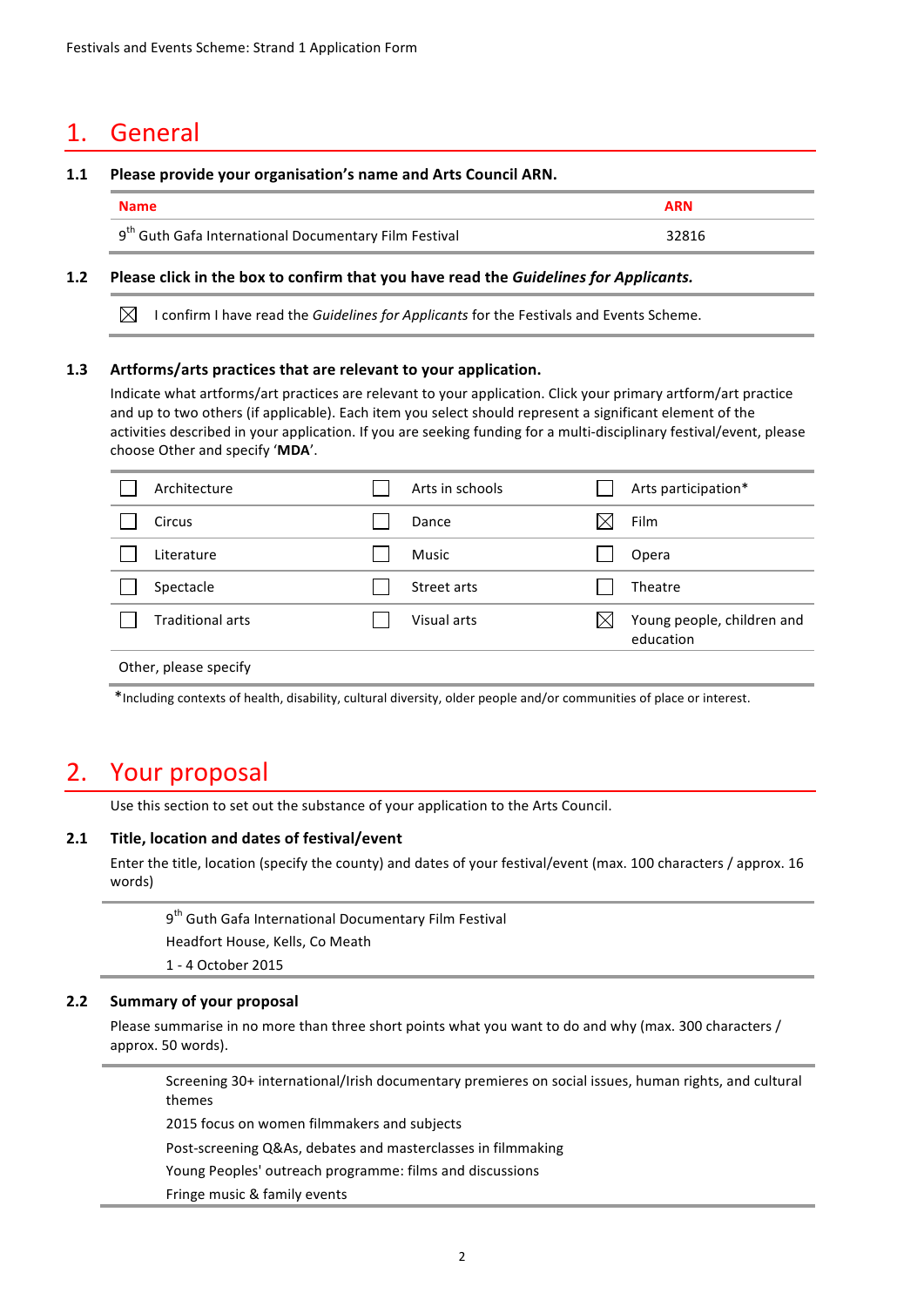#### **2.3 Details of your proposal**

Please describe your proposal in more detail (max. 3,000 characters / approx 500 words).

What you write here is a key part of your proposal, and should help those involved in assessing your application to understand the full scope of what you want to do and why. It should include information on your rationale and vision for the festival/event and any other details you consider relevant. This might include information such as:

- Details of your **artistic objectives** and how your festival/event will contribute to the development of arts in vour area.
- Your festival/event's **track record** its history, the creative personnel involved, and the expertise and experience of key personnel
- Your **organisation management**, including details of your organisation committee and how you propose to manage and support voluntary staff
- Information on any **additional support or funding** you expect to receive from other sources.

#### a) Artistic Objectives

Guth Gafa is a 3-day event, celebrating the art of great story-telling through documentary film; films that tell stories in a powerful way that capture the imagination of our audience. GG films also create an awareness of human rights, advocate social change within this context, and give our audiences an opportunity to meet and engage with the filmmakers and the subjects of the films in an intimate 'Festival Village' environment.

In 2015, GG has chosen as a primary focus the theme of Women in Documentary Films. At last year's festival, for the first time in 8 years, films made by women were in a majority in our programme, so we decided the time was right in 2015 to celebrate the work of Irish and International women filmmakers and create space for films, which put the spotlight on women who so often are at the coalface of the themes embraced by our festival.

GG believes in screening films that not only give voice to the voiceless but that stimulate audiences into starting a conversation. The themes of our films will resonate with Irish audiences, and will provide a springboard for discussion and for connections to be made.

The Women in Documentary theme will translate seamlessly into our Docs for Young Peoplel Outreach programme, which has run successfully for the last two years, and the theme will also be included in our festival debates and discussions.

#### b) Organisation Management

GG has a core paid staff team of four in the 3 month run-up to the Festival, incuding festival director, programmer, festival manager and media/PR director. The staff team are overseen by a voluntary committee of 8, and an international advisory board of 4 experts in the documentary field. 30+ locals and visitors join the team as short-term paid staff and GG volunteers.

#### c) Audience Participation

With steadily increasing numbers every year, resulting in sold-out films, and repeat screenings, we have established a strong reputation for our programme of award-winning films, which we spend nine months of the year carefully curating; a programme that our regional audience, and a wider Irish and international audience can identify with.

#### d) Track record

After 8 years, we now have an international reputation as a 'must visit' event and partnerships with many major festivals/organisations, including Sundance, Tribeca, Hot Docs, and POV, and we continue to receive excellent feedback from international guests. In national media, both 2013 and 2014 festivals were extensively covered, including major pieces on radio (RTE1 Morning Ireland, Newstalk, LMFM), television (RTE The Works, Six-One News), print (Irish Times feature by Rosita Boland, article by Donald Clarke), and online (Broadsheet.ie).

#### e) Additional funding

Main sponsors in 2014 were The IFB and The Arts Council plus support from local authorities, RTE, TG4, Failte Ireland, The BAI, various Embassies and organisations such as Amnesty. We anticipate continued support from all of these funders for 2015.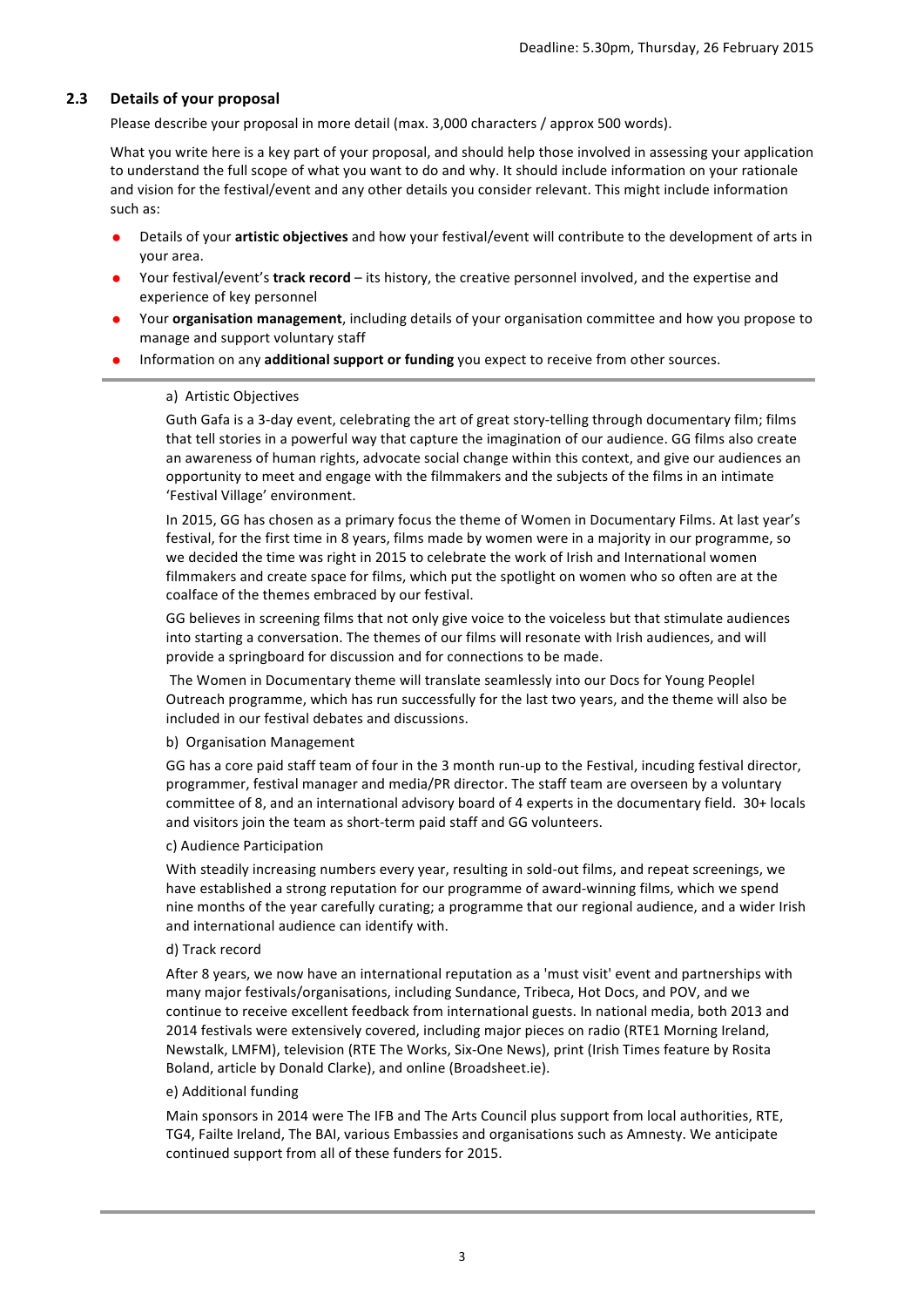Note: you may submit more detailed information about your proposed festival/event as supporting material.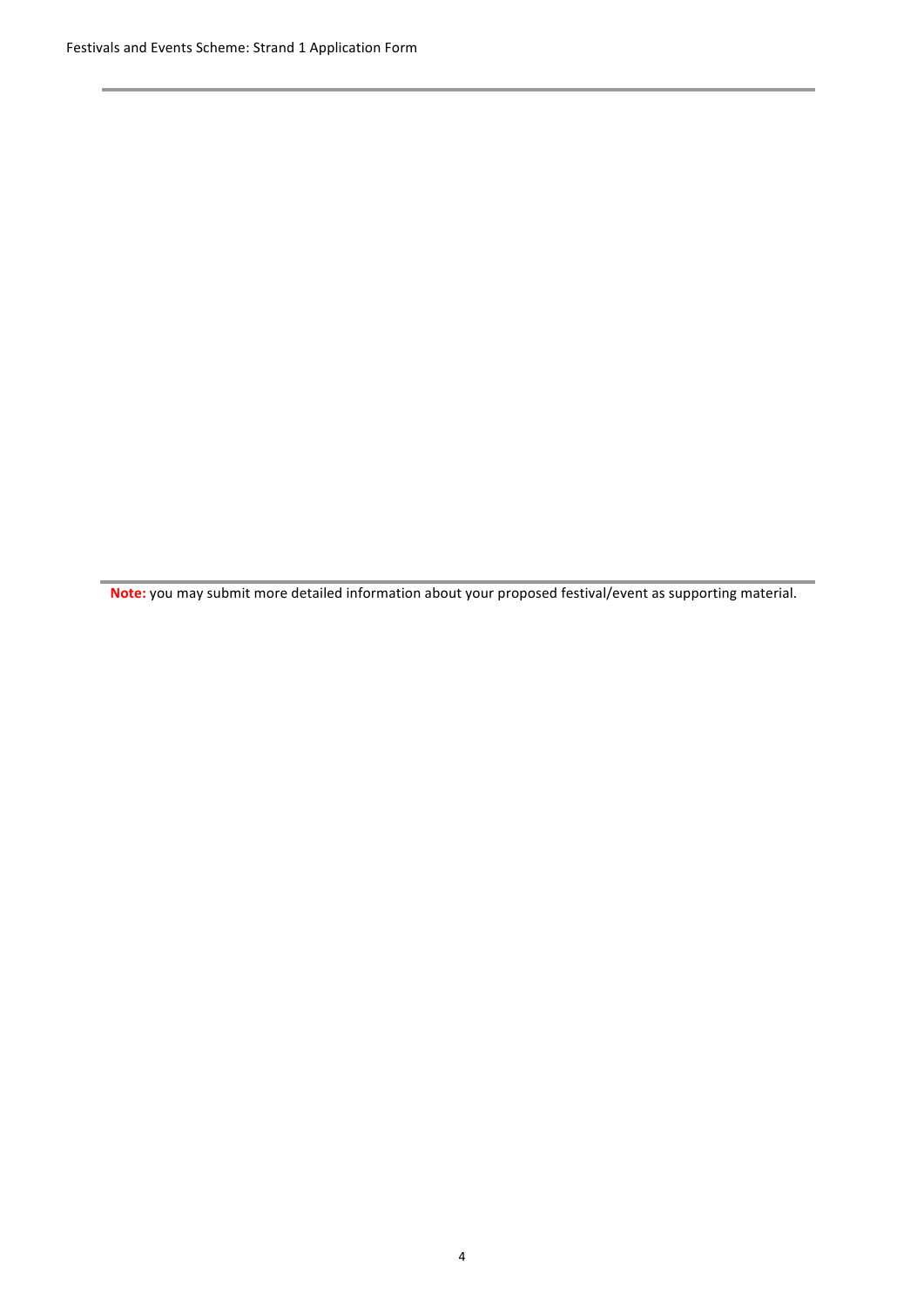#### **2.4 Making your Case**

Please indicate how you intend to meet the objectives and priorities of the scheme as outlined in 1.2 of the *Festivals and Events Strand 1: Guidelines for applicants.* In doing, so, describe how you propose to match the listed artform/arts practice priorities as applicable to your festival/event If you are seeking an increase in funding you must clearly demonstrate how you will use the additional funding in the current year. (max. 3,000 characters / approx. 500 words).

2015 marks a new phase in the lifespan of Guth Gafa. This year the festival, will permanently move to Kells in Co. Meath. After 8 successful years in Donegal the team feels that the festival had expanded to its limit in terms of audience. The new location, while retaining an intimate feel, allows Guth Gafa to move from the realm of a small rural festival, to a larger regional festival, reaching wider audiences.

Kells already has a distinctive arts profile with the very successful Hay Literary Festival, and Guth Gafa will enhance that cultural profile though documentary film. We enjoyed an enormously positive response from the local Meath community last year, eg our public forum on the politics of food production was packed to capacity and later broadcast on the local LMFM radio station.

Audiences in local schools, Kells Town Theatre and at Headfort House were eager to engage with the filmmakers in lively discussions about how the films were made and the issues they raised, and this engagement and cultural exchange is unique to Guth Gafa Film Festival, as we invite all the directors of the films we screen to present their films and meet their audience.

We know we have a unique product but we need greater investment for it to grow. Our raison d'etre has always been to bring the best documentary films and filmmakers in the world to as wide a rural audience as possible. 

At the heart of the 2015 festival, will be great story telling by women and about women, but we want these stories to form the basis for wider discussion and action. We will invite organisations, groups and individuals to participate. We will stage satellite screenings in surrounding areas in the build up to the festival.

Through media we want to extend this conversation locally and nationally. We also want it to have a global reach. By building our social media profile and expanding our international network we plan to webcast our live debates with filmmakers and guest speakers.

Through showing films about making a difference we want Guth Gafa to make a difference.

Key to our expansion in 2015 will be our Docs for Young People programme. We will take a selection of our programme to youth clubs, schools and community centres, encouraging young people to set up their own mini-Festivals, and invite speakers. This will widen our audience demographic and extend the conversation into the greater community and beyond.

The additional funding we are seeking this year – an increase from  $\epsilon$ 8,500 to  $\epsilon$ 10,000 will be spent on our Docs for Young People outreach programme.

Guth Gafa operates on a budget of between  $\epsilon$ 50,000 and  $\epsilon$ 60,000, and vet, we deliver, through huge voluntary commitment, a world-class flagship event that could be operating on a €200,000 budget. In order for us to continue to grow, we need to be eligible to 'move up' to Strand 2 funding with the Arts Council, (and National level with Failte Ireland and others), so we need in 2015 to reach the ceiling of Strand 1 support, i.e €10,000.

#### **2.5 Audience**

Please provide details of your festival/event's audience in 2014 (or the most recent year) and target figures for 2015. If your proposal relates to a new festival, just provide the 2015 target figures

| Confirmed audience figures for <b>2014</b> (or most recent festival) | 2730 |
|----------------------------------------------------------------------|------|
| Year of most recent festival (if not 2014)                           |      |
| Our application relates to a new festival                            |      |
| Target audience figures for 2015                                     | 3200 |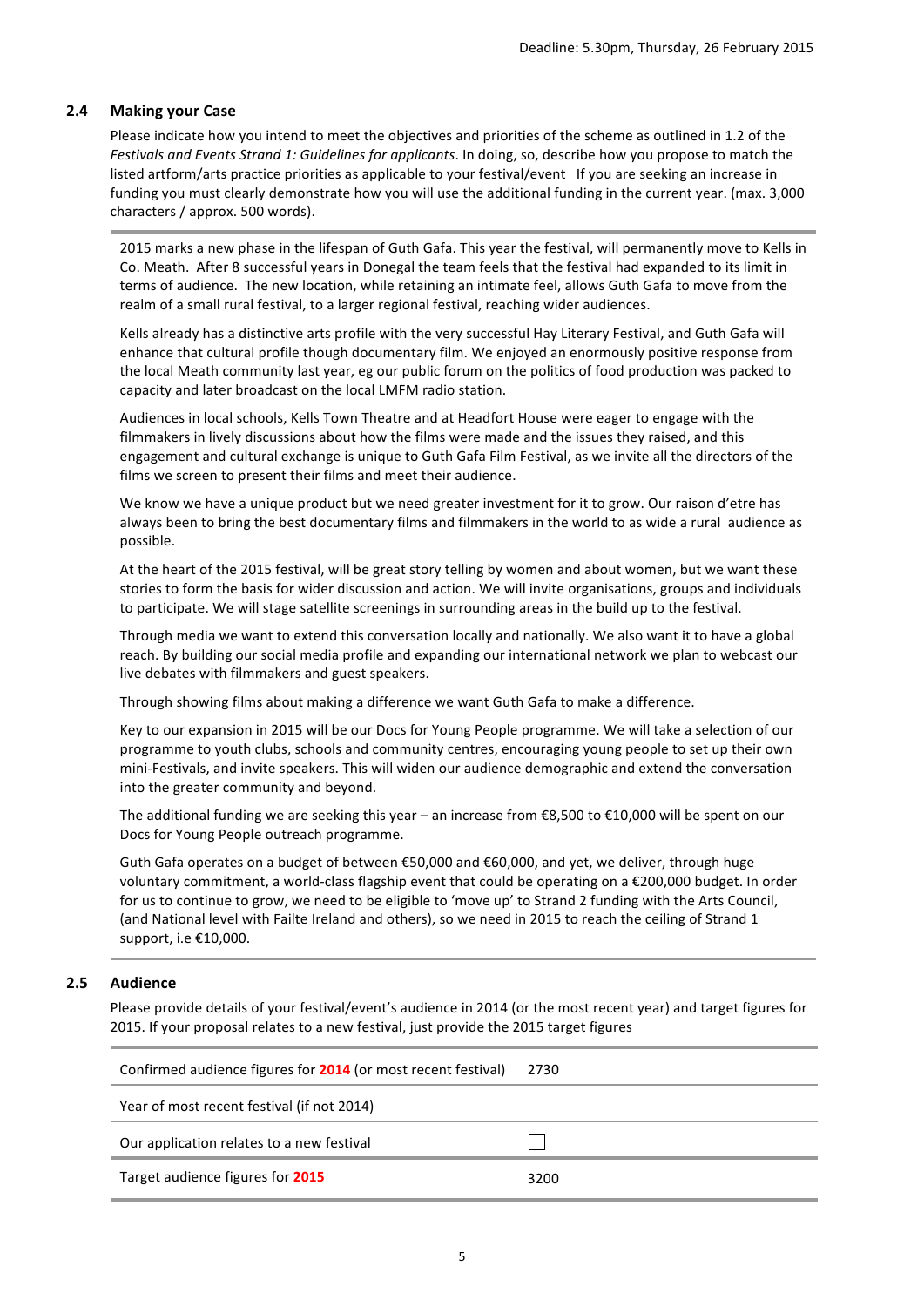Please outline here in no more than four short points how you propose to develop your audience in 2015 (max 400 characters / approx. 70 words).

To reach and engage our audience, we intend to:

- Develop relationships with business, arts and community groups in the North East eg Hay Literary Festival

- Expand new media partnerships with national and regional media outlets, and continue to build media profile

- Continue audience engagement at greassroots level with local community groups, and educational outreach

- Enhance our social media presence

#### **2.6** Principal artists and artistic companies who will participate in your festival/event

Please list the artists and artistic companies who will participate in your festival/event, and indicate whether their involvement is confirmed or still pending.

| <b>First name</b> | <b>Surname</b> | <b>Organisation</b>                        | <b>Involvement in project</b>                                                    | <b>Confirmed/Pending</b> |
|-------------------|----------------|--------------------------------------------|----------------------------------------------------------------------------------|--------------------------|
| Not known yet     |                | International<br><b>Filmmakers</b>         | Present films, Q&As,<br>debates, deliver<br>masterclasses, and youth<br>outreach | Films not yet select     |
| Not known yet     |                | Irish Filmmakers                           | Present films, Q&As,<br>debates, youth outreach                                  | Films not yet select     |
| Not known yet     |                | Subject experts, eg<br>film experts, NGOs, | Host Q&As, moderate<br>debates and panels,                                       | Not yet invited          |
| Not known yet     |                | <b>Musicians</b>                           | Play music in our festival<br>club and wine bar                                  | Not yet invited          |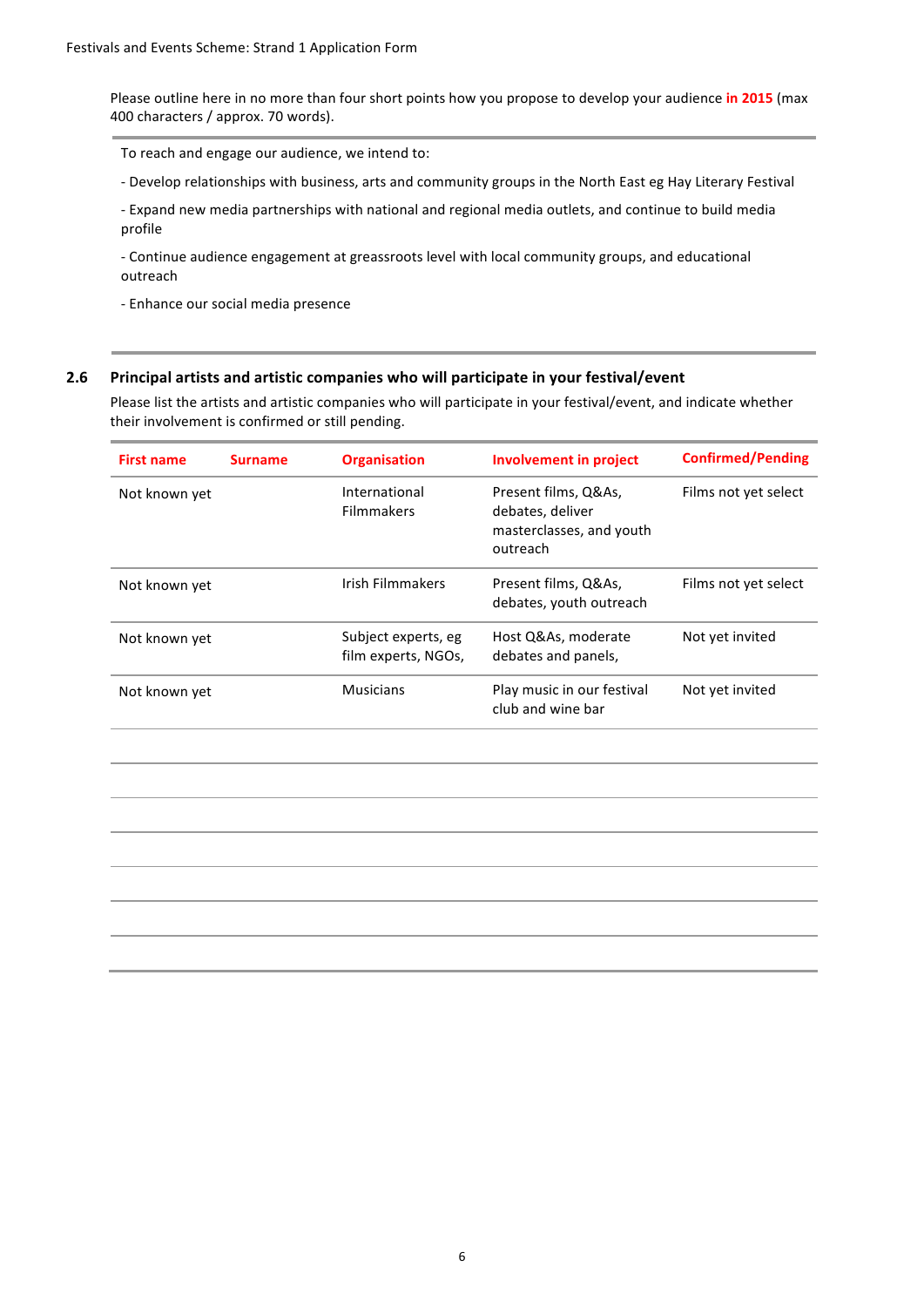## 3. Expenditure, income and amount requested

#### **3.1 Expenditure related to your application**

Use the following table to indicate the expenditure you expect to incur relating to your application.

| <b>Item of expenditure</b>                                         | Amount (€) |
|--------------------------------------------------------------------|------------|
| (please specify)                                                   |            |
| Staffing costs                                                     | 35000.00   |
| (please specify)                                                   |            |
| <b>Invited Guests Travel</b>                                       | 9000.00    |
| (please specify)                                                   |            |
| <b>Guests Accommodation</b>                                        | 4000.00    |
| (please specify)                                                   |            |
| <b>Festival Transport</b>                                          | 1200.00    |
| (please specify)                                                   |            |
| Festival Entertainment - bands, catering, receptions, etc          | 3000.00    |
| (please specify)                                                   |            |
| Technical Costs - projection, space hire, seating, generators, etc | 12000.00   |
| (please specify)                                                   |            |
| Film Transport Costs & Screening Fees                              | 2300.00    |
| (please specify)                                                   |            |
| Publicity Costs, incl advertising                                  | 5000.00    |
| (please specify)                                                   |            |
| Design, printing and branding                                      | 6000.00    |
| (please specify)                                                   |            |
| Overheads - admin, insurance, accounts, etc                        | 3500.00    |
| (please specify)                                                   |            |
| Docs for Young People programme                                    | 3000.00    |
| (please specify)                                                   |            |
| Audience Development & engagement costs, incl research             | 4000.00    |
| (please specify)                                                   |            |
| Programming Costs - festival visits (travel & accommodation)       | 3000.00    |
| (please specify)                                                   | 0.00       |
| (please specify)                                                   | 0.00       |
| <b>TOTAL EXPENDITURE</b>                                           | 91000.00   |